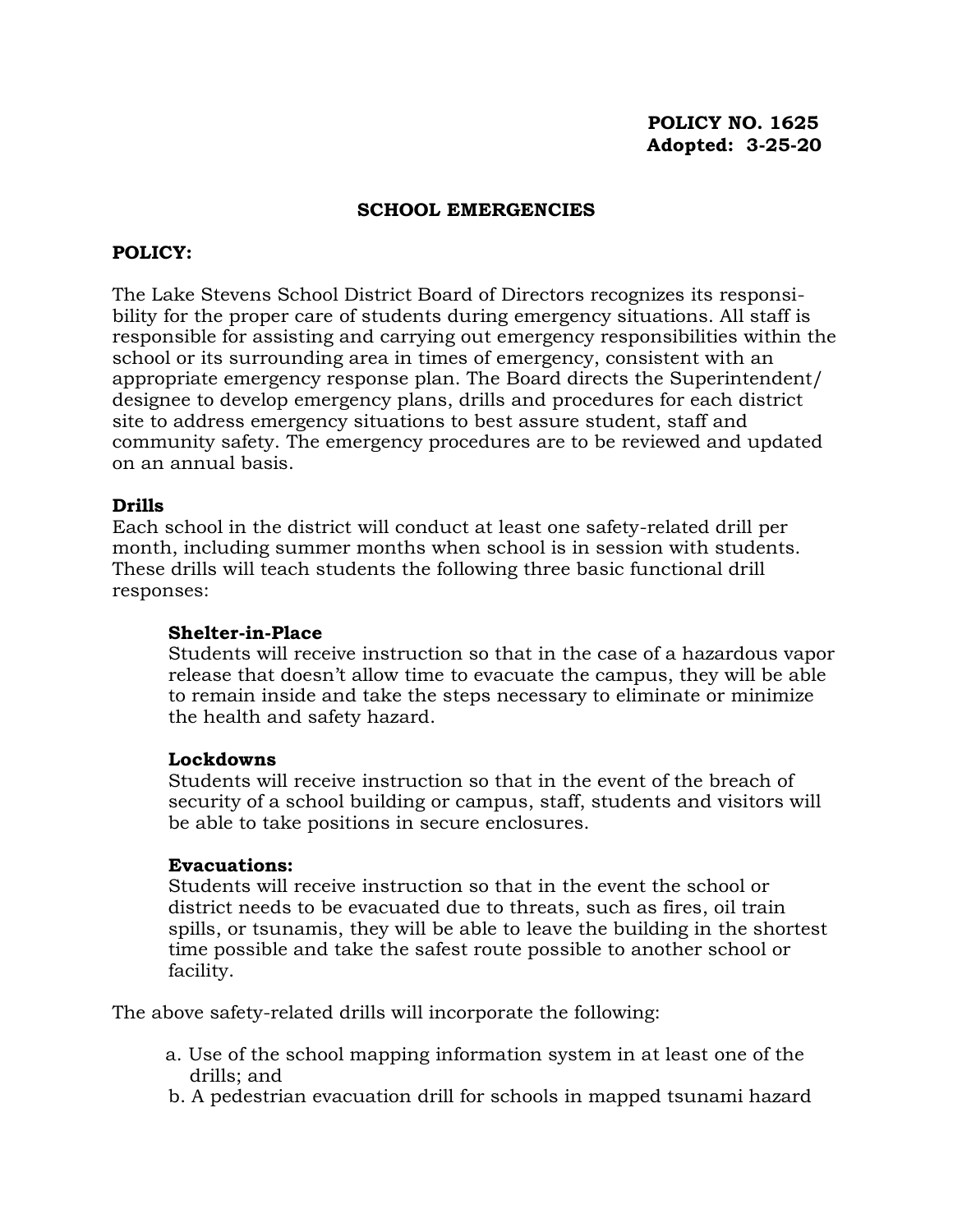zones.

These safety-related drills may also incorporate an earthquake drill using the state-approved earthquake safety technique "drop, cover, and hold."

The Superintendent is directed to develop emergency evacuation procedures for each building.

# **Earthquakes**

The Board recognizes the importance of protecting staff, students and facilities in the event of an earthquake. Facilities will be designed and maintained in a manner that recognizes the potential danger from such an occurrence. Likewise, staff must be prepared to take necessary action to protect students and staff from harm.

The Superintendent will establish guidelines and action taken by building principals should an earthquake occur while school is in session.

### **Bomb Threats**

The Superintendent will establish procedures for action in the event that any threat is received toward the school by telephone, letter, electronically, orally or by other means.

# **Emergency School Closure or Evacuation**

When weather conditions or other circumstances make it unsafe to operate schools the Superintendent is directed to determine whether schools should be started late, closed for the day or transportation will be provided only on emergency routes. Those decisions will be communicated through community media resources pursuant to a plan developed by the Superintendent or designee.

### **Pandemic/Epidemic**

The Board recognizes that a pandemic outbreak is a serious threat that could affect students, staff and the community. The Superintendent or a designee will serve as a liaison between the school district and local health officials. The district liaison, in consultation with local health officials, will ensure that a pandemic/epidemic plan exists in the district and establish procedures to provide for staff and student safety during such an emergency.

When an emergency within a school or its surrounding area necessitates evacuation and/or total or partial closure of the schools within the district, staff will be responsible for aiding in the safe evacuation of the students within the endangered school or its surrounding area.

The Superintendent will establish procedures for the emergency closure of a building or department.